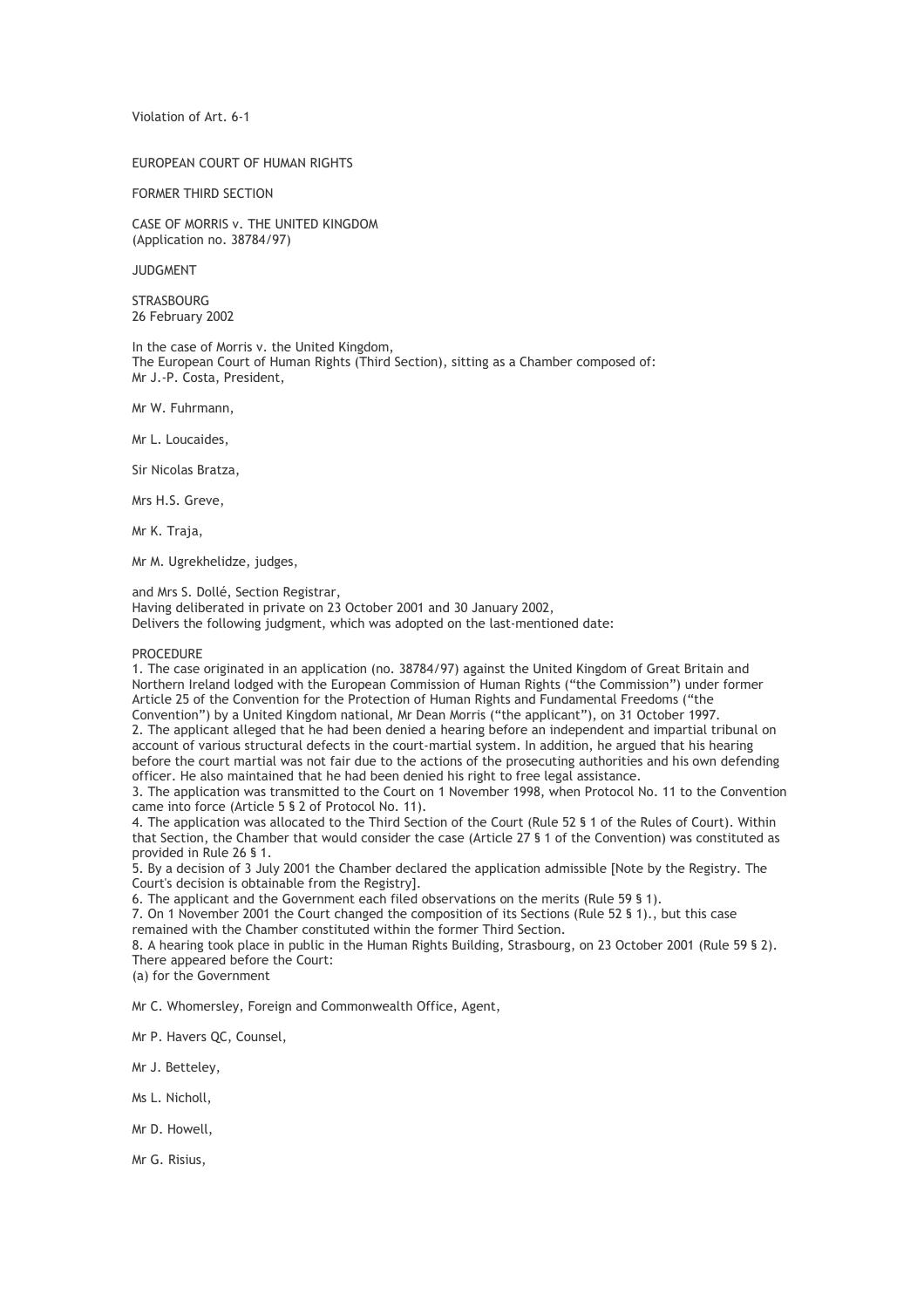Mr S. Andrews, Advisers; (b) for the applicant

Mr J. Mackenzie, Counsel,

Mr S. Lindsay, Adviser.

The Court heard addresses by Mr Mackenzie and Mr Havers.

### THE FACTS

# I. THE CIRCUMSTANCES OF THE CASE

9. In September 1991, at the age of 16, the applicant became a member of the British Army, joining the Life Guards regiment of the Household Cavalry. In November 1992 the applicant was posted to the Household Cavalry Mounted Regiment ("the HCMR") where he was taught to ride a horse. The applicant alleges that during riding lessons he became the target of bullying by other soldiers, including a lance-corporal. According to the applicant, towards the end of November 1992 the lance-corporal hit him on the side of the head with his fist, causing him to fall and strike his head on the ground. On 30 November 1992, several days after the attack, the applicant reported sick and told the medical officer that the injury to his face had been caused by falling off a horse. On 26 February 1993 the applicant, who alleges to have feared a further physical attack, went absent without leave. On 17 March 1993 he wrote to the commanding officer ("CO") of the regiment (a lieutenant-colonel), stating, inter alia, that "[his] inability to express sufficient enthusiasm during training sometimes resulted in physical abuse by certain NCOs [non-commissioned officers]", and asking to terminate his service. He received no reply to this letter.

10. The applicant was arrested by the civilian police on 16 October 1996 and taken to the HCMR's barracks at Hyde Park, London. The following day he was charged with being absent without leave contrary to section 38(a) of the Army Act 1955. On 18 October 1996 he was remanded in close arrest by Major Kelly, acting as subordinate CO. On the "Eight Day Delay Report" dated 24 October 1996, the reason for the detention is stated: "Likely to absent himself ... – has already offered bribe to JNCO on guard to release him." On 31 October 1996 he appeared before the CO and was remanded by him in close arrest for an abstract of evidence. He was subsequently released by the CO into open arrest on 11 November 1996. The CO remanded him for trial by district court martial on 13 March 1997.

11. In a statement dated 4 November 1996 to the Ministry of Defence Police, the applicant stated that the attack by the lance-corporal had occurred in the week prior to his going absent without leave, while in a statement dated 29 January 1997 he stated that the attack occurred sometime in February 1993. The police found that the lance-corporal had left the army and took statements from other soldiers who had been on the same riding course as the applicant. They found that there was no evidence to support his complaint. The applicant subsequently signed a statement saying, inter alia: "I have come to the conclusion that I just want to get out of the army and get on with my life ... Even though this assault happened, I do not want the Ministry of Defence Police ... to take any further action concerning the incident."

12. Following the applicant's remand for trial, the CO appointed Captain A. as "defending officer". Captain A. was an army officer with no legal training, serving as a troop commander with the HCMR. The applicant applied to the Army Criminal Legal Aid Authority ("the Legal Aid Authority") for legal aid to enable him to be represented by a solicitor. On the application form he stated that his weekly income after deduction of tax, rent and national insurance was 158.13 pounds sterling (GBP), and that he had no savings or other property of value. The form was countersigned by his CO. By a letter dated 26 March 1997, the Legal Aid Authority replied that a charge of absence without leave did not normally warrant legal representation but that either the CO or the applicant should write setting out his reasons if he considered that, exceptionally, legal aid should be granted. The applicant's solicitor wrote to the Legal Aid Authority on 18 April 1997 pointing out that the applicant faced a custodial sentence and needed to be represented. The Legal Aid Authority offered the applicant legal aid subject to a down-payment of GBP 240 in a letter dated 21 April 1997. The Government maintain that he could have paid in ten weekly instalments of GBP 24 each, but this is disputed by the applicant. On 30 April 1997 the applicant's solicitor wrote asking the Legal Aid Authority to reconsider the down-payment condition, but on 2 May 1997, before the Legal Aid Authority had replied, the applicant refused the offer of legal aid and was not, therefore, represented by a solicitor at the court martial.

13. Also on 2 May 1997, the applicant signed a document, addressed "to whom it may concern", in which he made the following statement:

"This is to certify that I, 25009734 Tpr Morris D of The Life Guards no longer wish to be represented at my pending District Court Martial other than by my Defending Officer, Captain [A.].

I have made this decision of my own free will. I understand that all previous correspondence with regard to my application for legal representation will now be ignored."

14. The applicant's court martial took place at Chelsea Barracks on 28 May 1997. The court was composed as follows: a president, Lieutenant-Colonel A.D. Hall of the Corps of Royal Electrical and Mechanical Engineers, who was a permanent president of courts martial (appointed to his post in January 1997 and due to remain until his retirement in September 2001); Captain R. Reid of the Royal Army Medical Corps, Aldershot; Captain W.D. Perks of the Second Battalion, Royal Gloucestershire, Berkshire and Wiltshire Regiment (Volunteers), Reading; and a legally qualified civilian judge advocate (see paragraph 26 below). All three military officers were outside the command area in which the applicant was serving. The president worked from home when not attending court-martial hearings.

15. Captain A. represented the applicant, who pleaded guilty to the charge of being absent without leave between 25 February 1993 and 16 October 1996. The applicant's letter of 17 March 1993 to his CO was handed to the court, but no other mention was made of the bullying allegedly suffered by him. The applicant was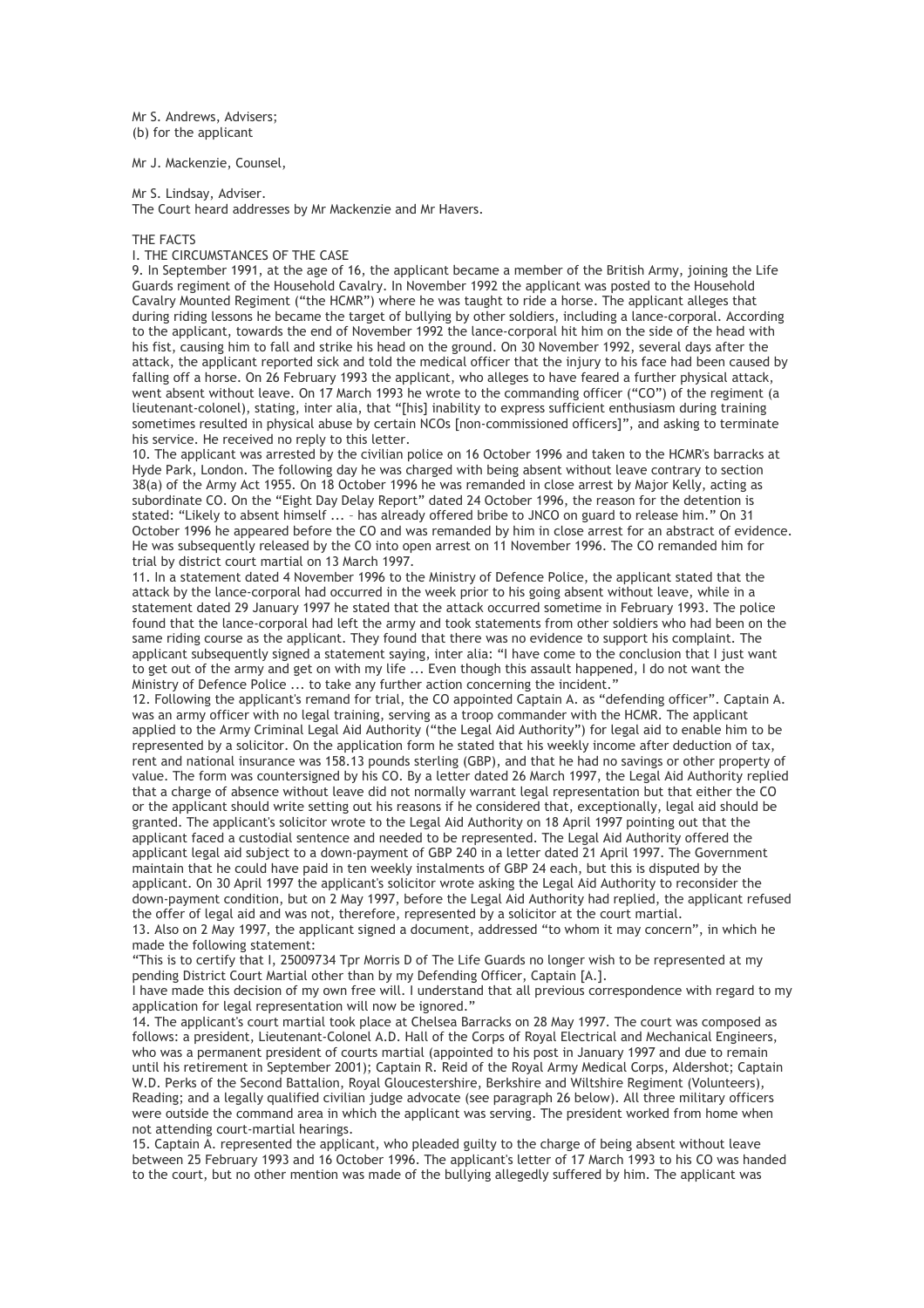sentenced to dismissal from the army and nine months' detention.

16. After the hearing, Captain A. erroneously advised the applicant that if he appealed against the sentence he risked the commencement date for his sentence being put back to the date of dismissal of the appeal. On 31 May 1997 the applicant instructed a solicitor to represent him. On 19 June 1997 the solicitor lodged a petition with the Defence Council in its role as the "reviewing authority" (see paragraph 29 below), relying on the facts that the applicant had had no legal representation before the court martial and that his allegations of assault were not presented to the court, either by way of a defence of duress (which applies when a person charged with a criminal offence can show that, at the relevant time, he reasonably believed that he would be killed or seriously injured if he did not commit the offence) or in mitigation of sentence. The petition asserted that it was unlikely that the defending officer understood that the applicant might have had a defence on the basis of duress and that the defending officer had indicated that he had been "ordered" not to allude to the allegations at the court martial without indicating who had so ordered him. It also mentioned instructions which the defending officer had given about what the applicant ought to do in the event that the court martial should, of its own volition, ask the applicant about the allegations which had been made. It also indicated that the defending officer had advised the applicant that, "if he appealed, his sentence might well be increased". On the same day the petition was introduced, the solicitor wrote to Captain A. asking for his comments on it and reminding him that he was subject to the rules of client privilege and should not disclose details of his dealings with the applicant to any third party. Despite this, Captain A. provided a statement to the Defence Council, in which he said, inter alia:

"As [the applicant's] Troop Leader I was asked to represent him at Court Martial, this was the first Court Martial I have attended in any capacity. Although I have had experience in civil cases at both Magistrates' and Crown Courts.

[The applicant] had indicated to me that he had gone absent from the Army for more than one reason. As expressed in his letter of 17 March 1993. He was showing reservations about his enthusiasm, commitment and devotion to duty. ...

[T]he petition states that I assumed the petitioner had no choice but to plead guilty, as he had been Absent Without Leave. I was unaware that he could have entered a plea of not guilty to the charge on the basis of duress. [The applicant] and I did not discuss the allegations of bullying in any great detail. This was because these allegations had been withdrawn by him under interview by MOD Police.

[The applicant] indicated to me that he wanted to drop all the references to the violence by the NCO during his training. This was in order that the trial date would be set significantly earlier and that the trial would be substantially shorter. This led me to advise [the applicant] to plead guilty as charged, as I had felt that this gave him his best opportunity to be discharged from the Army at the earliest date which was, after all, his overall aim. ...

I discussed with the Adjutant my role as the Defending Officer. We talked about the procedural steps of the court martial and my conduct leading up to the trial. It was confirmed to me that a guilty plea would produce an earlier trial date than that of not guilty.

I advised [the applicant] that references to his allegations of bullying could prolong and complicate his court martial. The mention of bullying would be introduced as part of his letter to his commanding officer dated 17 March 1993, which he agreed could be put forward for the court as mitigation. [The applicant] agreed that he did not wish to answer questions about his previous allegations, which he had dropped.

I therefore advised him to refer such questions to me and I would state to the court that this was an avenue down which he did not wish to proceed. ..."

17. The petition was refused by the reviewing authority on 14 July 1997, in the following terms:

"The Reviewing Authority has considered the petition submitted by your above-named client, and has denied it for the following reasons.

The down payment for Legal Aid was carefully calculated, and was well in line with the amount the petitioner would have had to pay under the civil system. The certificate signed by him shows clearly that he had decided not to proceed with his application for legal representation. We cannot accept that [the applicant] was in any way forced to accept this decision. He also appears to have been content to accept Captain [A.] as his defending officer.

The complaints about the petitioner being bullied were investigated by the SIB and the allegations could not be substantiated. Indeed it came to light during this investigation that the petitioner had told [another soldier] that he planned to go absent because he was merely tired of the training and the long hours being worked. In view of the SIB report, the Reviewing Authority must accept that the allegation that the petitioner was subjected to violence by a Non-Commissioned Officer cannot be substantiated, and cannot be regarded as a mitigating factor.

In considering your complaint that, had the petitioner been advised by a qualified solicitor, he would have been able to plead not guilty on the basis of duress, we had to rely on the advice given by the Judge Advocate General. He stated that a person is subject to duress when words or conduct from another person cause him to fear that he will be killed or seriously injured, if he does not commit the offence. Clearly, the petitioner could never have reasonably believed that he had cause to fear that he would be killed or seriously injured.

The Reviewing Authority notes that the petitioner had dropped his allegations of being subjected to violence by the time he appeared in Court. All Captain [A.] intended to do was to inform the Court that the petitioner did not wish to proceed with these allegations. In fact the Court was made aware of them because the letter from (sic) the Commanding Officer was read out to them.

We accept that Captain [A.] was mistaken in referring the petitioner to the booklet 'Appeals and Petitions after conviction by Army Court Martial', which was out of date after 1 April 1997. In addition the wrong paragraph was used in his advice to the petitioner. However as we have now received a petition, in spite of this mistaken advice, we believe that no harm has been done. ...'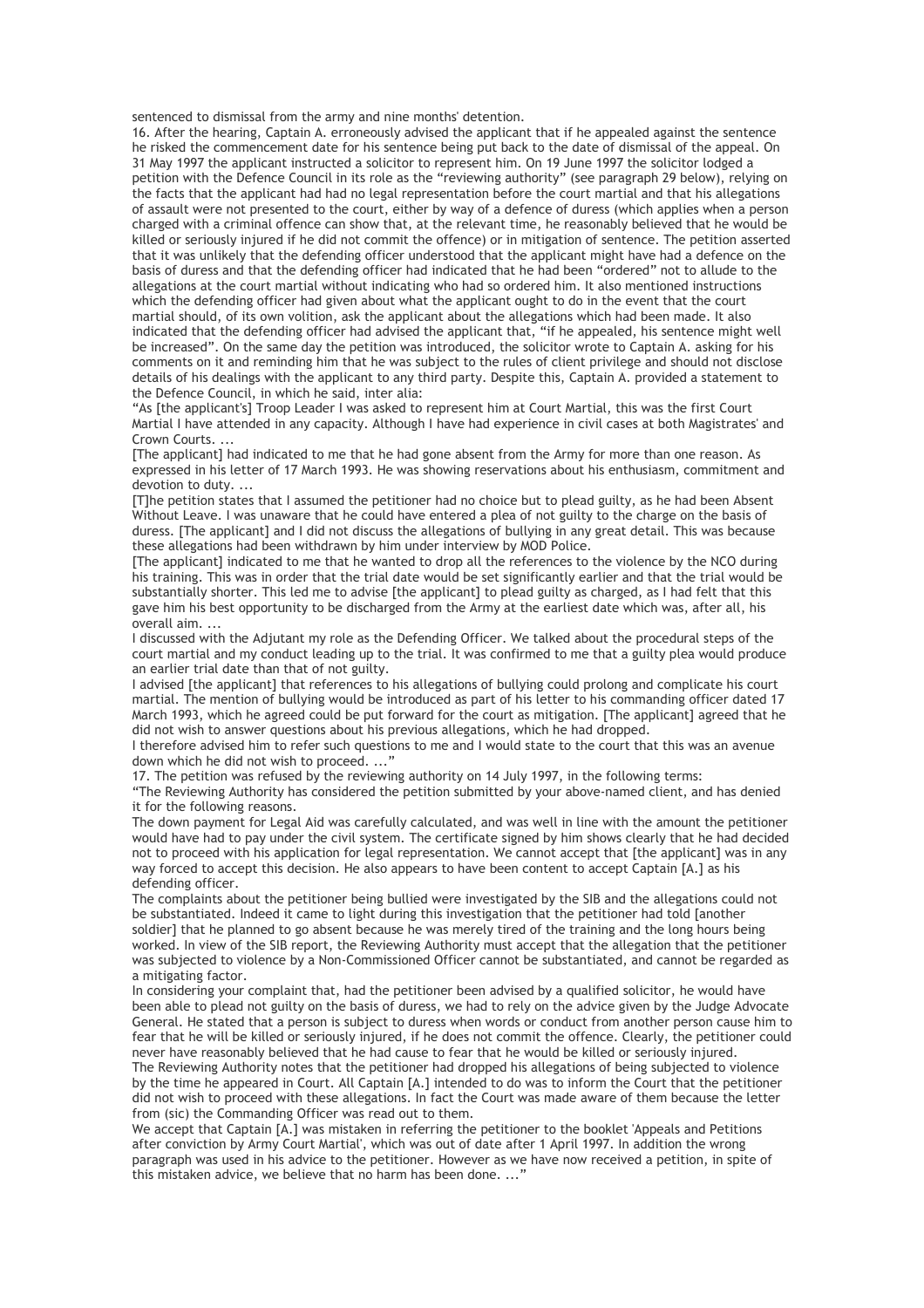18. On 26 July 1997 the applicant lodged an application for leave to appeal against conviction and sentence to the Courts-Martial Appeal Court. Leave to appeal was refused by the single judge on 22 October 1997, on the grounds that the defence of duress had not been open to the applicant, that he had been properly advised to plead guilty, and that the sentence was not manifestly excessive.

### II. RELEVANT DOMESTIC LAW AND PRACTICE

A. The structure and procedure of courts martial

19. The Armed Forces Act 1996 ("the 1996 Act") came into effect on 1 April 1997, amending the Armed Forces Act 1955 ("the 1955 Act").

20. Under the 1996 Act, the initial decision whether or not to bring a prosecution is taken by the higher authority, who is a senior officer who must decide whether any case referred to him by the accused's commanding officer should be dealt with summarily, referred to the prosecuting authority, or dropped. Once the higher authority has taken this decision, he has no further involvement in the case.

21. Where the accused is a member of the army, the role of prosecutor is performed by the Army Prosecuting Authority ("the prosecuting authority"). Following the higher authority's decision to refer a case to it, the prosecuting authority has absolute discretion, applying similar criteria as those applied in civilian cases by the Crown Prosecution Service, to decide whether or not to prosecute, what type of court martial would be appropriate and precisely what charges should be brought. In addition, it conducts the prosecution (1996 Act, Schedule I, Part II). The prosecution is brought on behalf of the Attorney-General. The current prosecuting authority is the Director of Army Legal Services. In his role as prosecuting authority, the Director of Army Legal Services is answerable to the Attorney-General, while in his coexisting role as the army's senior lawyer he is answerable to the Adjutant General (the army's principal personnel and training officer, responsible, inter alia, for army disciplinary policy and a member of the Army Board). In pursuit of his latter role, the Director of Army Legal Services provides some military legal advice to the army chain of command. He does not advise the disciplinary chain of command of the army, this role being reserved to the Brigadier Advisory. 22. The Army Criminal Legal Aid Authority is also the responsibility of the Adjutant General.

23. The Court-Martial Administration Office (now the Army Court Service), independent of both the higher authority and the prosecuting authority, is responsible for making the arrangements for courts martial, including arranging venue and timing, ensuring that a judge advocate and any court officials required will be available, securing the attendance of witnesses and selecting members of the court. Its officers are appointed by the Defence Council. Before commencement of the court-martial hearing, the power to dissolve it is vested in the responsible court-administration officer. Until early 2001 the person in charge of the Court-Martial Administration Office was a retired officer. The Army Court Service was then created in its place, the head of which is now a serving brigadier.

24. At the relevant time, a district court martial ("DCM") was required to consist of a permanent president of courts martial, not less than two serving military officers of at least two years' military experience and a judge advocate (section 84D of the 1955 Act as amended by the 1996 Act). The court-administration officer, commanding officers of the accused, members of the higher authority, investigating officers and all other officers involved in inquiring into the charges concerned were all barred from selection to the court martial (section 84C(4) of the 1955 Act as amended by the 1996 Act). The Courts Martial (Army) Rules 1997 further provide that an officer serving under the command of: (i) the higher authority referring the case; (ii) the prosecuting authority; or (iii) the court-administration officer are ineligible for selection. The Queen's Regulations provide that a court martial is, so far as practicable, to be composed of officers from different units.

25. The post of permanent president of courts martial ("the permanent president") was first created in 1941. Permanent presidents were routinely appointed thereafter to sit on DCMs whenever one was available until suspension of the post in 2000, around the time of a ruling by Assistant Judge Advocate Pearson on 6 March 2000 in McKendry (see paragraph 31 below) that the appointment of permanent presidents meant that courts martial did not have the necessary impartiality and independence for the purposes of Article 6 of the Convention. Permanent presidents were selected from the ranks of serving army officers of suitable age and rank. Until around the end of 1996, permanent presidents of courts martial held the rank of major. Thereafter their rank was raised to lieutenant-colonel, which resulted in permanent presidents routinely outranking the other serving officers on a DCM, who were never above the rank of major. Legal qualifications or experience were not required. Their appointment was usually expected to be for a period in excess of three years and was almost without exception the officer's last posting before his retirement from the army. The Military Secretary (a senior subordinate of the Adjutant General) had power to terminate the appointment of a permanent president, but this has never happened in practice.

26. Judge advocates are appointed by the Lord Chancellor and are civilians who must have at least seven years' experience as an advocate or five years' experience as a barrister. A judge advocate's rulings on points of law are binding on the court and he delivers a summing-up in open court before the court martial retires to consider its verdict. Once the court martial hearing has commenced, the power to dissolve it is vested in the judge advocate. He has a vote on sentence, but not on verdict. Under the 1996 Act, the Judge Advocate General lost his previous role of providing general legal advice to the Secretary of State for Defence (Schedule I, Part III, sections 19, 25 and 27).

27. Each member of a court martial has to swear the following oath:

"I swear by Almighty God that I will well and truly try the accused before the court according to the evidence, and that I will duly administer justice according to the Army Act 1955 without partiality, favour or affection, and I do further swear that I will not on any account at any time whatsoever disclose or discover the vote or opinion of the president or any member of this court martial, unless thereunto required in the due course of law."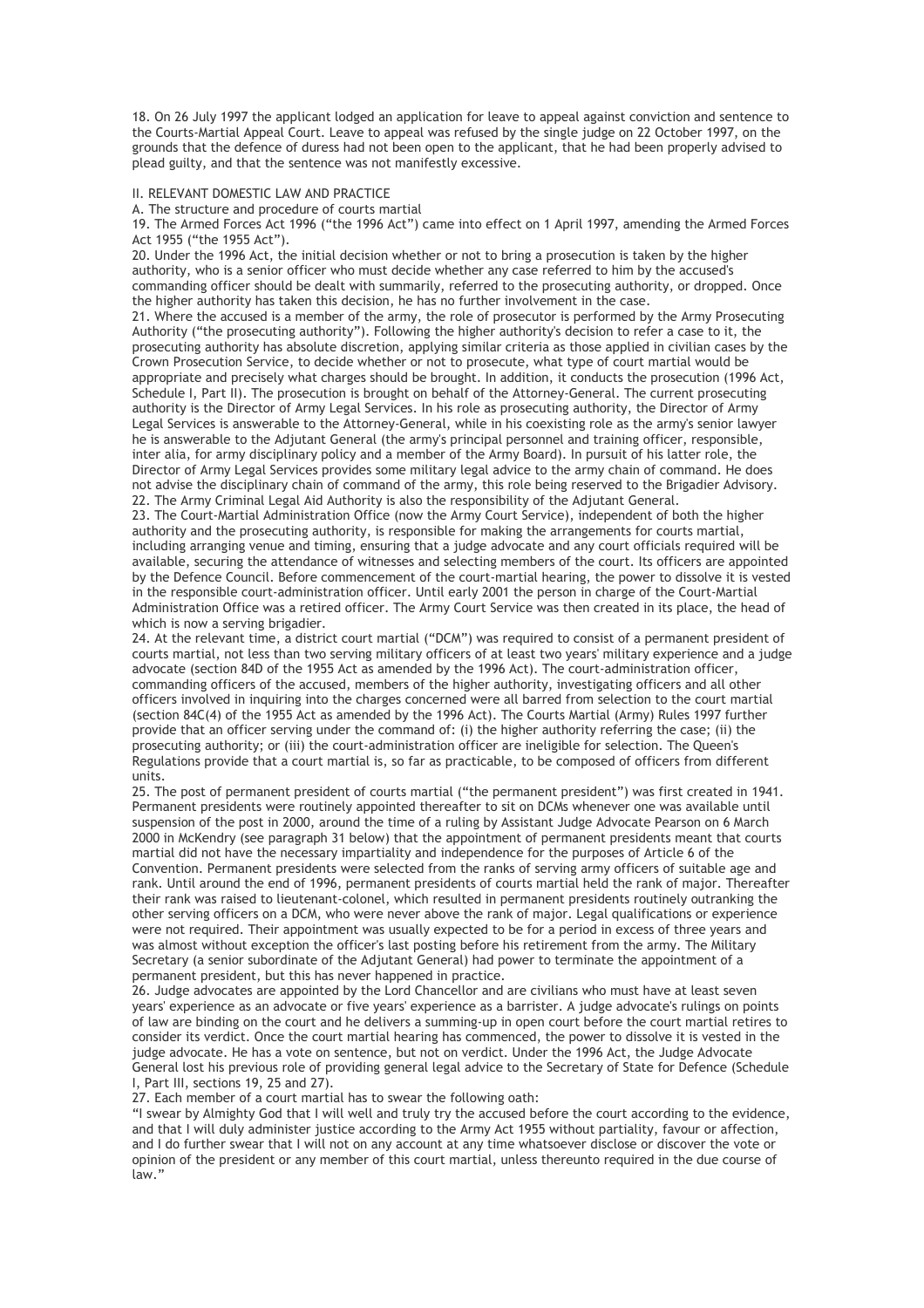28. Decisions on verdict and sentence are reached by majority vote (section 96 of the 1955 Act). The casting vote on sentence, if needed, rests with the president of the court martial, who also gives reasons for the sentence in open court. The members of the court are required to speak, and at the close of deliberations to vote on verdict and sentence, in ascending order of seniority.

29. All guilty verdicts reached and sentences imposed by a court martial must be reviewed by the "reviewing authority" (section 113 of the 1955 Act as amended by the 1996 Act). Although the ultimate responsibility rests with the Defence Council, the review is as a matter of practice generally delegated to a senior subordinate of the Adjutant General. Post-trial advice received by the reviewing authority from a judge advocate (different from the one who officiated at the court martial) is disclosed to the accused, who has the right to present a petition to the authority. The reviewing authority may quash any guilty verdict and associated sentence or make any finding of guilt which could have been made by the court martial, and may substitute any sentence (not being, in the authority's opinion, more severe than that originally passed) which was open to the court martial (section 113AA of the 1955 Act as amended by the 1996 Act). The reviewing authority gives a reasoned decision and its verdict and sentence are treated for all purposes as if they were reached or imposed by the court martial.

30. There is a right of appeal against both conviction and sentence to the Courts-Martial Appeal Court (a civilian court of appeal) (section 8 of the Courts-Martial (Appeals) Act 1968). An appeal will be allowed where the court finds that the conviction is unsafe, but dismissed in all other cases. The court has power, inter alia, to call for the production of evidence and witnesses whether or not produced at the court martial (section 28 of the Courts-Martial (Appeals) Act 1968).

#### B. Domestic case-law

31. The role of permanent president was examined by the Courts-Martial Appeal Court (which has the same composition as the civilian Court of Appeal) in R. v. Spear and another and in R. v. Boyd ([2001] Court of Appeal, Criminal Division (England and Wales) 2). The court dismissed the appellants' complaint that the position of permanent presidents on courts martial violated Article 6 § 1 of the Convention because permanent presidents lacked the necessary independence and impartiality. The court declined to follow the reasoning of Assistant Judge Advocate Pearson in McKendry. Lord Justice Laws, delivering the judgment of the court, said: "24. Mr Mackenzie of course relies on the decision of Assistant Judge Advocate General Pearson in McKendry. His judgment was given as we have said on 6 March 2000, by way of a ruling in a then current court martial upon objections raised on behalf of the defence to the PPCM [Permanent President] sitting as a member of the court. The judge advocate's essential reasoning appears at pp. 8-9 of the transcript, after he had correctly directed himself as to the Article 6 standards to be applied (the numbering attached to the judge advocate general's text is ours, not his):

'1. I am concerned as to the terms of appointment of these Permanent Presidents. It seems to me that there is no fixed time limit other than a time which may be quite short – two, three or four years; certainly two years is probably too short to ensure full independence, four years may be suitable – I express no comment on that. 2. I am concerned as to their training. This reference to their visiting the APA [Army Prosecuting Authority], I suspect that is mistyping, nevertheless it is there in their current job description and I must be concerned with the perception of bias, and it does not look appropriate, in my view, for Permanent Presidents to be told they should attend a briefing from the Prosecuting Authority.

3. I am concerned obviously with their potential removal. Clearly anybody exercising judicial or quasi-judicial functions should be free from arbitrary removal, and there should be some sort of guarantee that the removal would only be on the basis of some sort of misconduct within that particular office. There is no security, therefore, it would seem to me, that applies to Permanent Presidents at the present time in their role. 4. I am also obviously concerned with the question of reporting, whether it be annual – which I doubt; it is more likely to be every two years, or perhaps on the renewal of their appointment – I cannot say, but certainly

there is some reporting that appears to take place, and it seems to me again that is a significant difficulty which affects the perception of independence. Now, I have specified those three [in fact, four] as being the main concerns that I have ... those particular

concerns are sufficient in my view for me to rule that in the particular circumstances of the system as it now stands, the appointments of Permanent Presidents do not give rise to an independent and impartial tribunal.' The judge advocate was at pains to insist that his ruling was 'limited to this particular case'; but its reasoning plainly applies at least to all DCMs presided over by a PPCM.

25. Mr Mackenzie sought to build on the reasoning in McKendry with a series of further points ... In particular, he submitted that (a) there were no objective regulatory provisions governing the PPCM's appointment,

beyond the ordinary procedures for staff appointments; (b) 'the medium rank of PPCM prevents such officers from being immune from general Army influence' ...; (c) the PPCM is senior in rank to the other officers on the court martial ..., and would be likely to exert a substantial influence over them.

26. It is convenient to deal with this last point first. In McKendry the judge advocate stated at 6C-D (referring to junior members of a DCM):

'Speaking for myself, having of course sat in on many, many sentencing matters with Permanent Presidents, I can say that I have found that the junior members ... the fact that they happen to be junior in rank, has not prevented them from being very robust in their sentencing arguments.'

As judge advocate he would not, of course, have participated in the court's deliberations upon conviction. It is to be noted that by paragraph 70(4) of the Court Martial (Army) Rules 1997 the junior officer is required to speak first in the course of any court martial's deliberations. The provision is plainly intended to ensure that junior members' genuine opinions are put forward.

27. Upon this point, Mr Mackenzie's argument does not go to the particular position of the PPCM at all, but rather to the differences in rank among the members of the court martial, whether the president is a PPCM or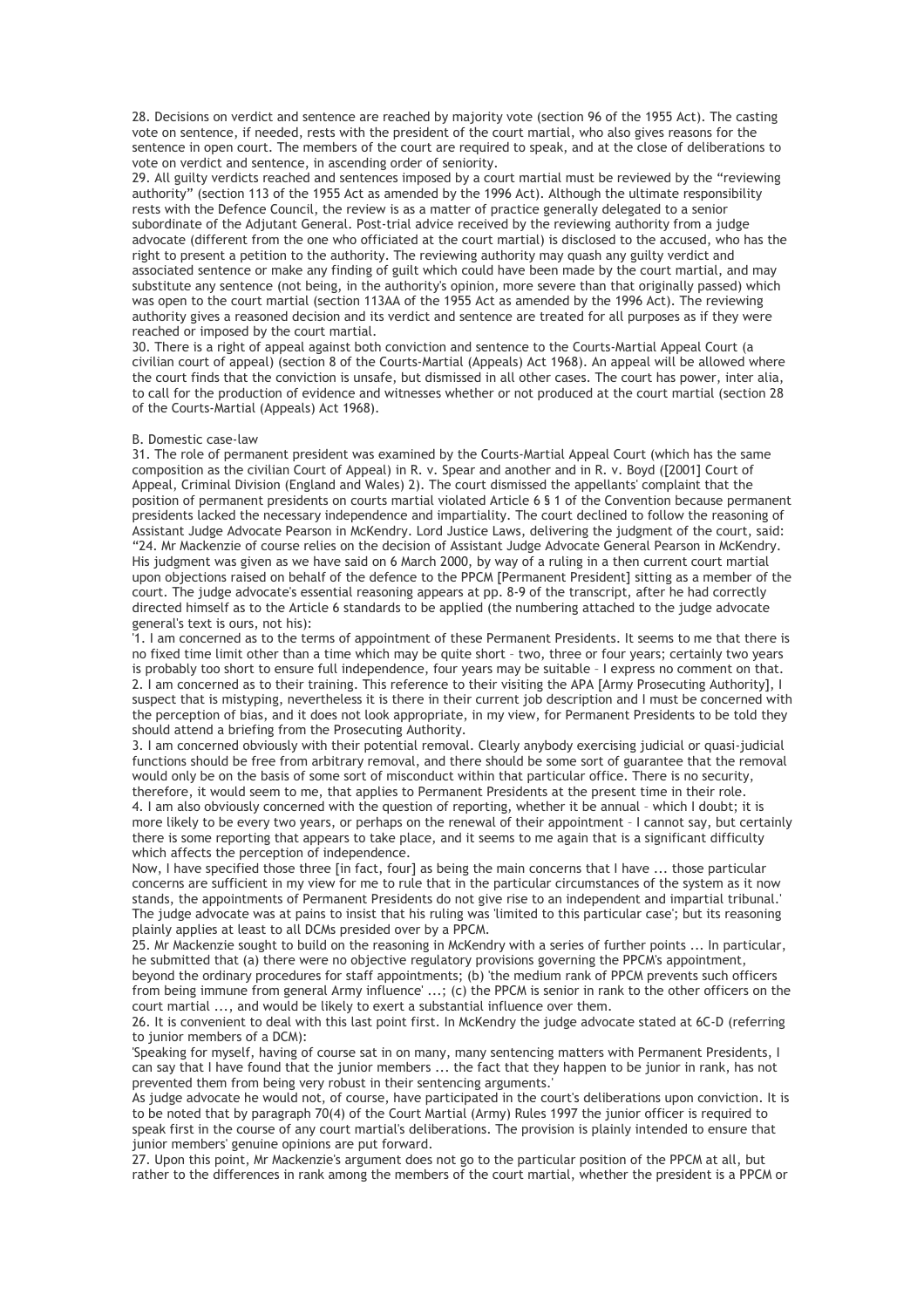not. As such we doubt whether it is open to him. But we are clear in any event that there is no merit in it. If the argument were right, it would presumably mean that Article 6(1) required that the members of a court martial should be officers of the same rank. That cannot be the law. The notion, were it accepted, that it is reasonable to fear that between joint decision-makers of different rank there is a systematic likelihood that the more junior may be unduly influenced by the perceived views of the more senior would, surely, be an unlooked for and unwelcome side-effect of the Convention's beneficent regime. We consider it perfectly reasonable to suppose that junior officers would regard it as their duty to speak with their own voice, and that the modern culture of the Service would promote that very point of view. We do not think it would be reasonable for the accused soldier to entertain any different perception. This point is a bad one.

28. The argument as to the PPCM's medium rank and 'general Army influence' falls to be disposed of in like manner. But there is another point to be made. The way this argument is formulated – 'the medium rank of PPCM prevents such officers from being immune from general Army influence' – amounts, looked at rigorously, to an allegation of actual bias (whether unconscious or not). It is not, or not only, a matter of the appearance of the thing or of the presence or absence of objective guarantees. It is a delicate way of saying that such medium-ranking officers are relatively prone to take a prosecution line. That is quite a serious allegation, for which there is not a whisper of any supporting evidence. And in our view it is simply patronising to suggest that an officer in the rank of Lieutenant-Colonel ... will have his judgment on the concrete facts of a particular case affected by anything so amorphous as 'general Army influence'.

29. In our judgment Mr Mackenzie's further submission about the absence of any specific regulatory provision goes nowhere, unless it supports an argument to the effect that the PPCMs lack sufficient tenure in office for this court to be satisfied that the Article 6 requirements of independence and impartiality are met. ... 30. ... we should dispose of point (2) in McKendry. This rested in the judge advocate's understanding that Army PPCMs were required, as a training exercise, to visit and be briefed by the Army Prosecuting Authority. In fact the judge advocate himself reported (4E) the assurance given to him that no such visits took place. Lt Col Stone states in terms that he has never visited the APA. From the judge advocate's reasoning in McKendry it looks as if there must have been some rogue document or documents in circulation; but there is obviously nothing of substance in the point."

32. Lord Justice Laws concluded as follows on the appellants' complaint about the position of permanent presidents (at paragraph 33):

... We consider that the conditions upon which PPCMs have been appointed, and held office, have involved no violation of Article 6(1), and in particular there was no violation on the facts of these cases. We should first collect the facts which have weighed with us. (1) The PPCMs effectively operated outside the ordinary chain of command. They advisedly lived their professional lives largely in isolation from their Service colleagues. (2) While Mr Havers rightly accepted that there was no 'written guarantee' against removal, there is in fact no record of a PPCM ever having been removed from that position. Removal from office, we may readily infer, would only take place in highly exceptional circumstances which have never eventuated. (3) The appointment was the officer's last posting, offering no prospect of promotion or preferment thereafter. Neither of the PPCMs in these cases entertained any such prospect, hope or expectation. ... (4) The term of these PPCMs' appointments was for no less than four years ... (5) There have been no reports on Army PPCMs since April 1997. ..."

C. Other relevant case-law

33. In R. v. Généreux ([1992] 1 Supreme Court Reports 259), the Supreme Court of Canada examined, inter alia, the compatibility of a Canadian general court martial with section 11(d) of the Canadian Charter of Rights and Freedoms, which provides:

"11. Any person charged with an offence has the right

... (d) to be presumed innocent until proven guilty according to law in a fair and public hearing by an independent and impartial tribunal."

34. A general court martial consisted of between five and nine voting members, who were joined by a judge advocate who was called upon to determine questions of law or mixed law and fact during the trial. The judge advocate was appointed to the general court martial by the Judge Advocate General on an ad hoc basis. 35. The Supreme Court concluded that the judge advocate did not possess sufficient security of tenure to satisfy the requirement of "independence" under section 11(d) of the Charter. Lamer CJ, delivering the leading judgment of the court, commented as follows:

"... the judge advocate was appointed solely on a case by case basis. As a result, there was no objective guarantee that his or her career as a military judge would not be affected by decisions tending in favour of the accused rather than the prosecution. A reasonable person might well have entertained an apprehension that a legal officer's occupation as a military judge would be affected by his or her performance in earlier cases ... [or] that the person chosen as judge advocate had been selected because he or she had satisfied the interests of the executive, or at least has not seriously disappointed the executive's expectations, in previous proceedings. ...

Military judges who act periodically as judge advocates must therefore have a tenure that is beyond the interference of the executive for a fixed period of time."

He went on to note that amendments to Canadian court-martial procedures, which had come into force subsequent to the proceedings at issue in the case, had corrected deficiencies in the judge advocate's security of tenure, providing for appointment for a period of between two and four years.

THE LAW I. ALLEGED VIOLATION OF ARTICLE 6 § 1 OF THE CONVENTION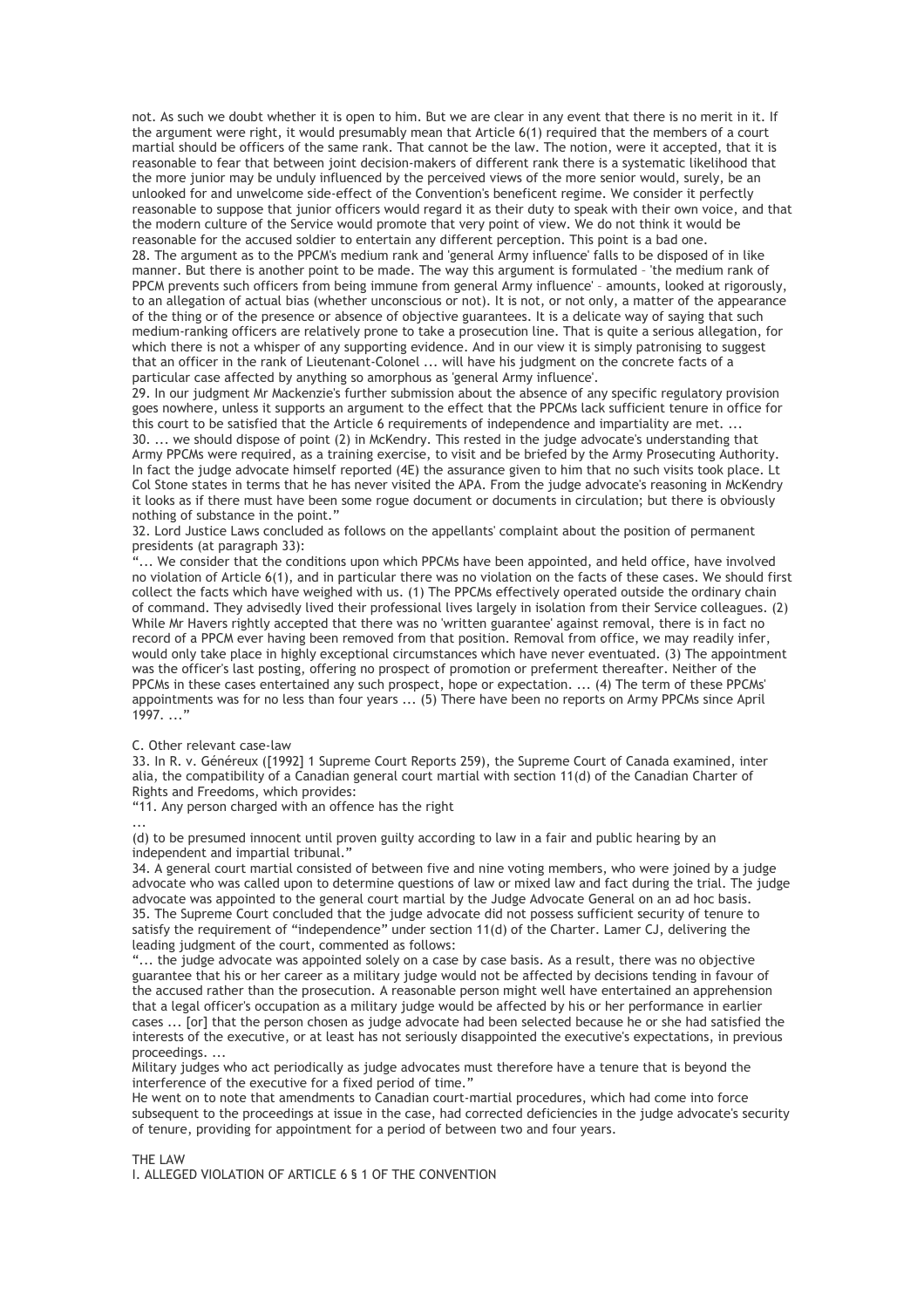36. The applicant made a series of complaints under Article 6 § 1 of the Convention relating to the general structure of the court-martial system in the United Kingdom following the 1996 Act. In addition, he made a number of specific complaints under Articles 6 §§ 1 and 3 (c) about the fairness of the proceedings and the lack of legal representation before his court martial.

37. The relevant parts of Article 6 provide:

"1. In the determination of ... any criminal charge against him, everyone is entitled to a fair and public hearing within a reasonable time by an independent and impartial tribunal established by law. ...

... 3. Everyone charged with a criminal offence has the following minimum rights:

... (c) to defend himself in person or through legal assistance of his own choosing or, if he has not sufficient means to pay for legal assistance, to be given it free when the interests of justice so require; ..."

# A. Applicability of Article 6

38. In the Court's view, Article 6 is clearly applicable to the applicant's court-martial proceedings, since they involved the determination of sentence following his plea of guilty to a charge of going absent without leave. Although, in contrast with Findlay v. the United Kingdom (judgment of 25 February 1997, Reports of Judgments and Decisions 1997-I), the applicant was not charged with an ordinary criminal offence, the Court notes that following the hearing he was sentenced, inter alia, to nine months' detention. In the face of such a substantial deprivation of liberty, there was clearly a "determination of a criminal charge" (see Findlay, cited above, p. 279, § 69; Engel and Others v. the Netherlands, judgment of 8 June 1976, Series A no. 22, p. 36, § 85; and Hood v. the United Kingdom [GC], no. 27267/95, ECHR 1999-I). Indeed, the Government did not dispute this point.

### B. General complaints

1. Arguments of the parties

(a) The applicant

39. The applicant complained of a number of structural defects in the court-martial system as amended by the 1996 Act. He argued that his commanding and defending officers, the higher authority, the Court-Martial Administration Office, the Army Criminal Legal Aid Authority, the Army Prosecuting Authority and the officers who sat on the court martial itself were all controlled wholly or in part by the Adjutant General, who was himself directly subordinate to the Defence Council. In particular, he commented that the appointment, future appointment and promotion of the commanding, defending and prosecuting officers and the officers sitting on the court martial depended at least in part upon the Military Secretary, who was a subordinate of the Adjutant General. He highlighted the fact that the prosecuting authority was also Director of Army Legal Services (see paragraph 21 above) and, as such, was answerable to the Adjutant General. He stated that the Adjutant General also had responsibility for maintaining discipline in the army.

40. The applicant submitted that, in order to comply with Article 6 § 1 of the Convention, courts martial had to be independent of the army as an institution, particularly of senior army command. By contrast, at all key stages of the applicant's court martial, including the bringing of charges, the appointment of the members of the court, the reaching of a decision on verdict and sentence, and the review of such verdict and sentence, the applicant considered that the army hierarchy had been closely involved, as ultimately represented by the Adjutant General and the Defence Council.

41. The applicant drew particular attention to the means of selection by court-administration officers of the members of courts martial. He pointed out that there was no statutory or regulatory guidance as to how the members of the court martial were to be selected. Although there were rules about eligibility to sit on a court martial, those conducting the defence were not, as a matter of practice, provided with the information necessary to enable them to check whether the officers appointed to sit at a court martial were disqualified. The applicant submitted that there was nothing to prevent court-administration officers, who are themselves appointed by the Defence Council, from considering themselves as acting in the army's interests when selecting the members of a court martial. He argued that the fact that the Adjutant General had, earlier in 2001, been able to replace the retired officer who had been in charge of the Court-Martial Administration Office with a serving army brigadier showed that that office was not, and never had been, independent of senior army command. He added that, in any event, in practice the appointment of serving officers from their units to courts martial was normally left to the army's operational chain of command. As for permanent presidents of courts martial, although they were allocated to individual courts martial by the Court-Martial Administration Office, they were appointed to their post as permanent president by way of the normal army staff appointment system. All of these factors, he argued, brought the independence of courts martial into question.

42. The applicant highlighted the lack of formal security of tenure of permanent presidents, indicating that the Military Secretary had the power to terminate their appointment at any time. He stated that the appointment of permanent presidents and the nature of their role were not governed by any statutory or regulatory provision. Similarly, there was no formal provision protecting the permanent president from improper outside influence. He pointed out that, as a lieutenant-colonel, the permanent president in the applicant's case substantially outranked the two serving officers who sat on the court martial. Contrasting the full-time nature of the permanent president's appointment with the ad hoc nature of that of the two serving officers, he contended that the permanent president had an apparent experience and authority to which the junior officers were bound to defer.

43. The applicant submitted that, in principle, a court made up almost exclusively of army officers trying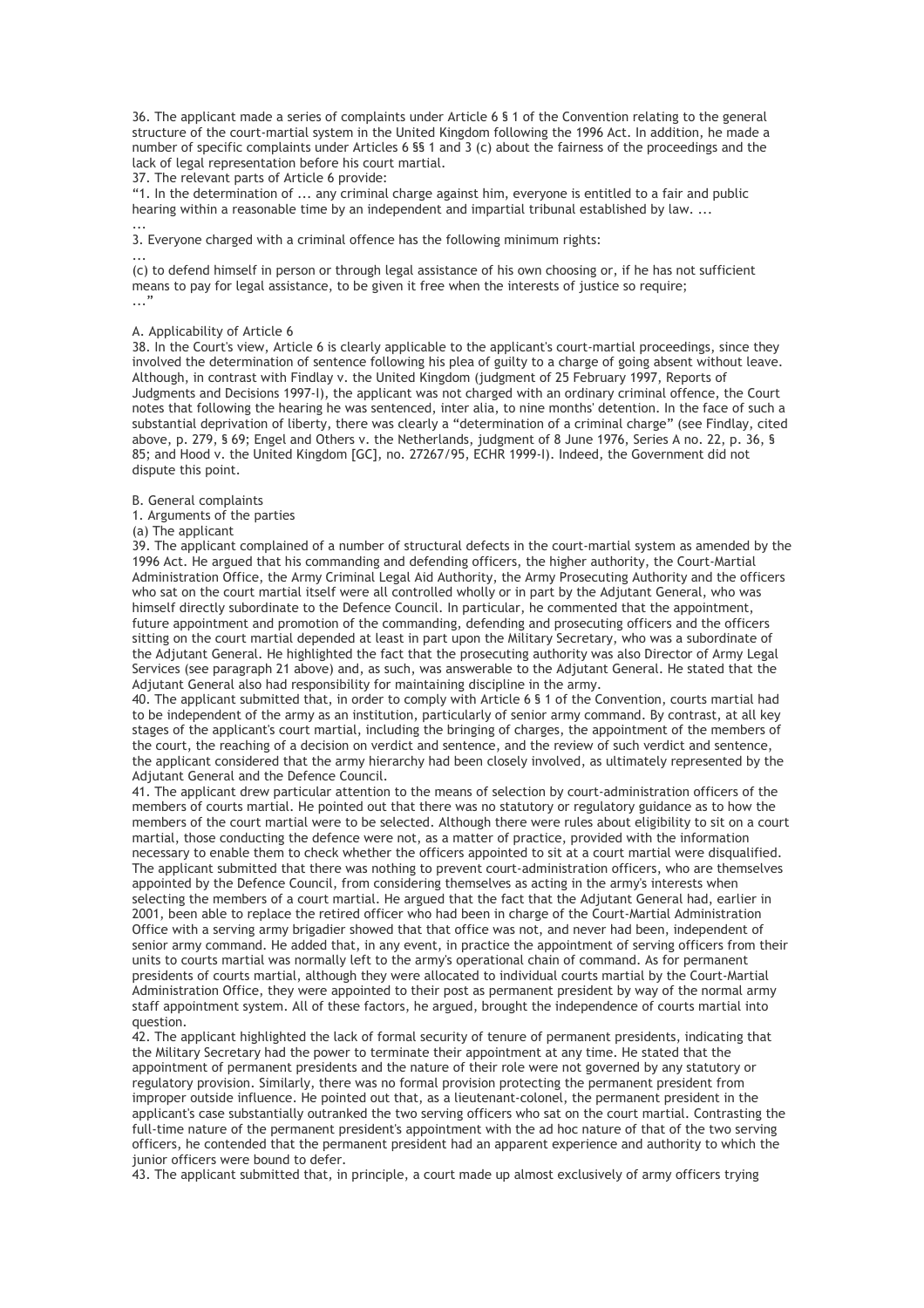charges brought by the army could not constitute an "independent and impartial tribunal", particularly in the case of offences against army discipline such as absence without leave. This was especially the case where, as here, two of the three army officers involved had been appointed on an ad hoc basis for a single case. There were also no measures in place which could guarantee that the two serving officers would not be interfered with when executing their judicial functions. He identified a strong officer corps ethos in the British Army which recognised the importance of army discipline and of setting a deterrent to others in imposing terms of detention and which, he said, gave rise to an unavoidable conflict of interest at every court martial under the 1996 Act.

44. The applicant stated that the presence of an independent and impartial judge advocate on a court martial was not capable of remedying the failings which he had identified in the system, particularly as the judge advocate had no vote on verdict, was only one of four voting as to sentence and had far less influence over the other members of the court martial than did the permanent president.

45. At the sentencing stage, the applicant argued that army influence was illustrated by the fact that sentences were calculated by reference to previous decisions of courts martial which pre-dated the Court's decision in Findlay (cited above), and by the attendance of permanent presidents, and possibly other officers sitting on courts martial, at army-discipline conferences.

46. In view of the fact that the Defence Council, as "reviewing authority", had relatively wide powers to set aside the court martial's verdict following its mandatory review, and of the fact that those powers were in practice normally delegated as in the applicant's case to a serving officer, the applicant submitted further that the court martial did not possess the characteristics necessary to constitute a "tribunal established by law" and that its independence was brought further into doubt.

47. The applicant maintained also that the court martial before which he had appeared lacked the necessary characteristics to have been "established by law". In particular, the applicant highlighted the lack of any law substantially controlling the selection and appointment of members of a court martial. (b) The Government

48. The Government submitted that the court-martial system introduced by the 1996 Act was fully compatible with the Convention.

49. They contended that the fact that the Defence Council has certain functions as to command and administration of the armed forces, and appointments in those forces, did not mean that the applicant was not tried by an independent and impartial tribunal. They drew a distinction between "command" and "staff" appointments, stating that discipline was a function solely of those holding command appointments. They stated that the Adjutant General was not a command officer at all, but rather a very senior staff officer responsible for personnel policy. They argued that the applicant was wrong to suggest that the Military Secretary controlled the appointments and promotion of the officers sitting on a court martial, since such control was exercised by promotion and selection boards.

50. The Government stressed that the new court-martial system met all of the objections to the previous system identified by the Court in Findlay (see paragraph 45 above). In particular, they pointed out that the post of "convening officer" had ceased to exist and that his main roles were now split between the higher authority, the prosecuting authority and the Court-Martial Administration Officer.

51. The Government indicated that the role of the higher authority was a narrow one. His key decision as to whether to refer a matter back to the accused's commanding officer for summary resolution, to refer it to the prosecuting authority for a decision on formal prosecution, or not to institute proceedings at all was essentially a command one, not a legal one.

52. In respect of the prosecuting authority, the Government highlighted that he and his staff were entirely independent of senior army command and brought prosecutions on behalf of the Attorney-General. They argued that the current prosecuting authority's coexisting role as Director of Army Legal Services, in which capacity he was answerable to the Adjutant General, did not prejudice his independence or impartiality as a prosecutor, especially since the Director of Army Legal Services was no longer involved with the giving of advice on disciplinary matters to the chain of command.

53. The Government pointed out that the person in charge of the Court-Martial Administration Office at the time of the applicant's court martial was also a civilian and that his subordinate officers were independent of both the higher authority and the prosecuting authority. They refuted the applicant's assertion that the task of selecting the members of a court martial was routinely taken out of his hands and left to the army's operational chain of command.

54. They highlighted that the permanent president at the applicant's court martial was in his last post before retiring from the army, thus being appointed as such for a likely term of four years and eight months. He was also outside the chain of command, did not receive any confidential reports and worked from home. There was no record of a permanent president ever having been removed from his post prematurely.

55. As for the two serving army officers who sat on the applicant's court martial, the Government again emphasised the fact that they were outside the chain of command of the applicant, the higher and prosecuting authorities and the defending officer. Other guarantees against outside pressures existed in the form of the oath taken by each member of a court martial (see paragraph 27 above) and their obligation to follow rulings on points of law made by the judge advocate. They indicated that, in many ways, the position of the serving officers on a court martial was analogous to that of juries at civilian criminal trials. Although they were, like the defending officer, under the ultimate command of the commander of the UK land forces, the same could be said for every army officer. The Government asserted that it could not be suggested that this fact alone rendered trial by court martial inherently incompatible with Article 6 of the Convention.

56. The Government maintained that, to the extent that there were any inadequacies as to sentencing under the pre-1996 Act court-martial system, these had been met by the expanded role in that context of the judge advocate, and by the new right of appeal against sentence, both of which had been provided by that Act.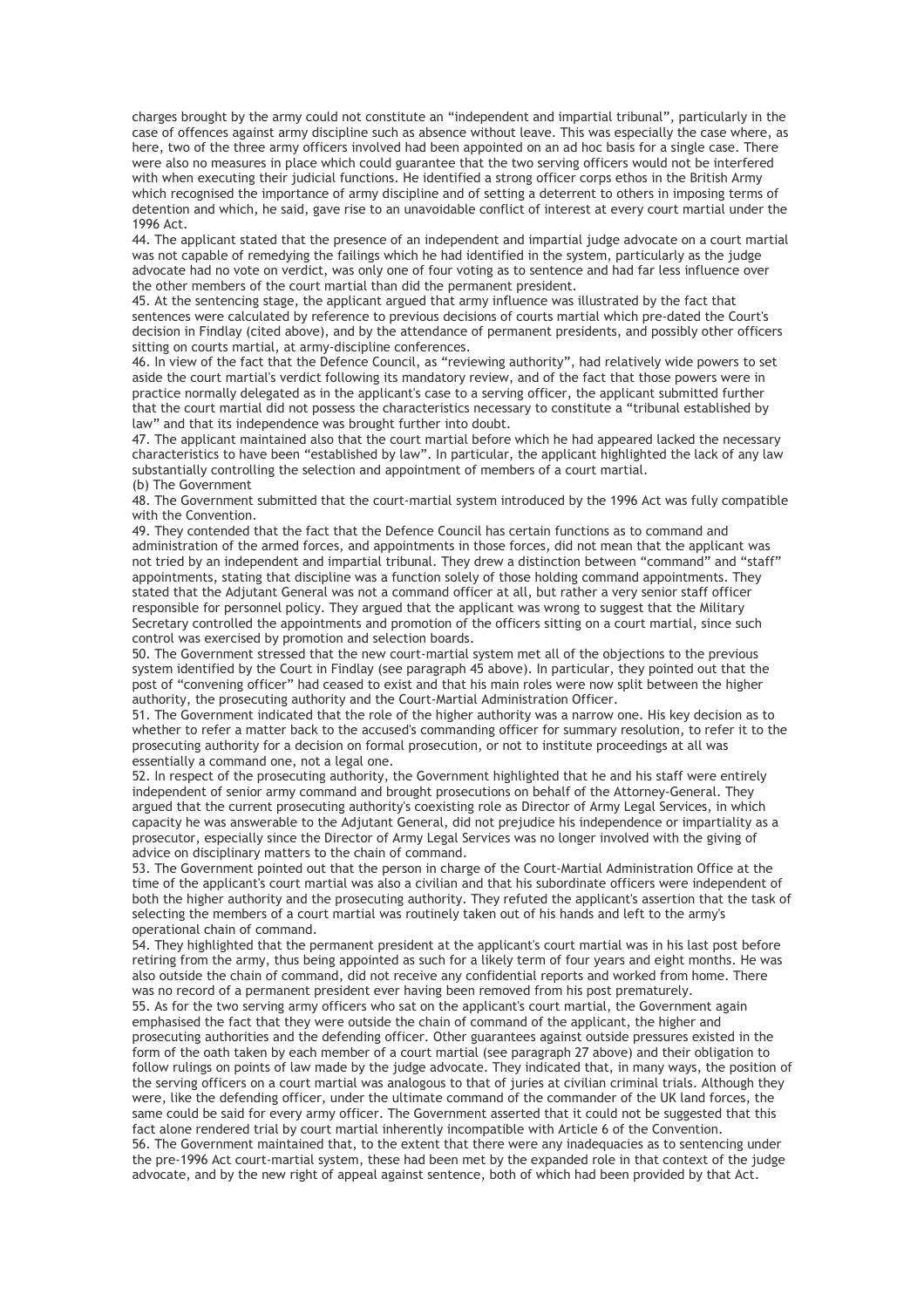57. The Government stated that, contrary to the position at the time of Findlay, findings and sentences of courts martial were, at the time of the applicant's case, no longer subject to confirmation or revision by the "confirming officer". The role played by the "reviewing authority" could not, they argued, bring into question the fairness or independence of the applicant's court martial or its status as a "tribunal" under Article 6 § 1 of the Convention. The authority was independent of the higher authority and the prosecuting authority as it was in a separate chain of command. It essentially provided an extra level of protection to an accused by checking that nothing obvious had gone wrong at the court martial. It could do so relatively quickly in comparison with an appeal, especially in cases concerning courts martial overseas, and was obliged to consider the advice of the judge advocate before reaching its decision. The Government asserted that, in carrying out its review, the authority could not act other than in favour of the accused. The Government reiterated that the review in no way affected the applicant's right of appeal to the Courts-Martial Appeal Court. 2. The Court's assessment

58. The Court recalls that in order to establish whether a tribunal can be considered as "independent", regard must be had, inter alia, to the manner of appointment of its members and their term of office, the existence of guarantees against outside pressures and the question whether the body presents an appearance of independence.

As to the question of "impartiality", there are two aspects to this requirement. Firstly, the tribunal must be subjectively free of personal prejudice or bias. Secondly, it must also be impartial from an objective viewpoint, that is, it must offer sufficient guarantees to exclude any legitimate doubt in this respect (see Findlay, cited above).

The concepts of independence and objective impartiality are closely linked and, as in Findlay, the Court will consider them together as they relate to the present case.

59. The Court notes that the practice of using courts staffed in whole or in part by the military to try members of the armed forces is deeply entrenched in the legal systems of many member States.

It recalls its own case-law which illustrates that a military court can, in principle, constitute an "independent and impartial tribunal" for the purposes of Article 6 § 1 of the Convention. For example, in Engel and Others (cited above), the Court found that the Netherlands Supreme Military Court, composed of two civilian justices of the Supreme Court and four military officers, was such a tribunal. However, the Convention will only tolerate such courts as long as sufficient safeguards are in place to guarantee their independence and impartiality.

60. In Findlay (cited above), the Court held that Mr Findlay's misgivings about the independence and impartiality of the general court martial before which he had appeared on various charges were objectively justified. The Court's concerns centred around the multiple roles played in the proceedings by the "convening officer". That officer played a key prosecuting role, but at the same time appointed the members of the court martial, who were subordinate in rank to him and fell within his chain of command. He also had the power to dissolve the court martial before or during the trial and acted as "confirming officer", with the result that the court martial's decision as to verdict and sentence was not effective until ratified by him. The Court held that these fundamental flaws were not remedied by the presence of safeguards, such as the involvement of the judge advocate, who was not himself a member of the court martial and whose advice to it was not made public (see Findlay, cited above, pp. 281-82, §§ 74-78).

61. The Court notes that the changes introduced by the 1996 Act have gone a long way to meeting its concerns as shown in Findlay. The posts of "convening officer" and "confirming officer" have been abolished, and the roles previously played by those officers have been separated. The convening officer's responsibilities in relation to the bringing of charges and progress of the prosecution are now split between the higher authority and the prosecuting authority (see paragraphs 20-21 above). His duties concerning the convening of the court martial, appointment of its members, arrangement of venue and summoning of witnesses have been entrusted to the Army Court Service (formerly the Court-Martial Administration Office), whose staff are independent of both the higher and prosecuting authorities. The convening officer's powers to dissolve the court martial have been invested, prior to a hearing, in the Army Court Service and thereafter in the judge advocate, who is now a formal member of the court martial, delivers his summing-up in open court and has a vote on sentence.

62. The Court concludes that a separation has existed since the entering into force of the 1996 Act between the prosecutory and adjudicatory functions at a court martial which was not present in Findlay. Advisory functions have also been allocated separately to the Director of Army Legal Services and Brigadier Advisory. Although the Director of Army Legal Services is also the prosecuting authority, the Court is of the view that sufficient safeguards of independence exist in that, in his advisory role, he does not deal with disciplinary matters and, in any event, he is in that role answerable to the Adjutant General, while as prosecuting authority he is answerable to the Attorney-General.

63. For these reasons, the Court does not find that the applicant's general complaint about the relationship between senior army command, as represented by the Defence Council and the Adjutant General, and those involved in the applicant's court-martial proceedings, of itself gives rise to any violation of Article 6 § 1 of the Convention.

64. However, the question remains whether the members who heard the applicant's court martial collectively constituted an "independent and impartial tribunal", as those concepts have been explained in the case-law of the Court.

65. The Court recalls that, in Incal v. Turkey (judgment of 9 June 1998, Reports 1998-IV, pp. 1571-72, § 67), which concerned the criminal trial of a civilian before the National Security Court, it identified certain safeguards of independence and impartiality which existed in relation to the military judges who sat as members of that court. In particular, it noted that the military judges concerned underwent the same professional training as their civilian counterparts, that when sitting they enjoyed constitutional safeguards identical to those of civilian judges and that, according to the Turkish Constitution, they had to be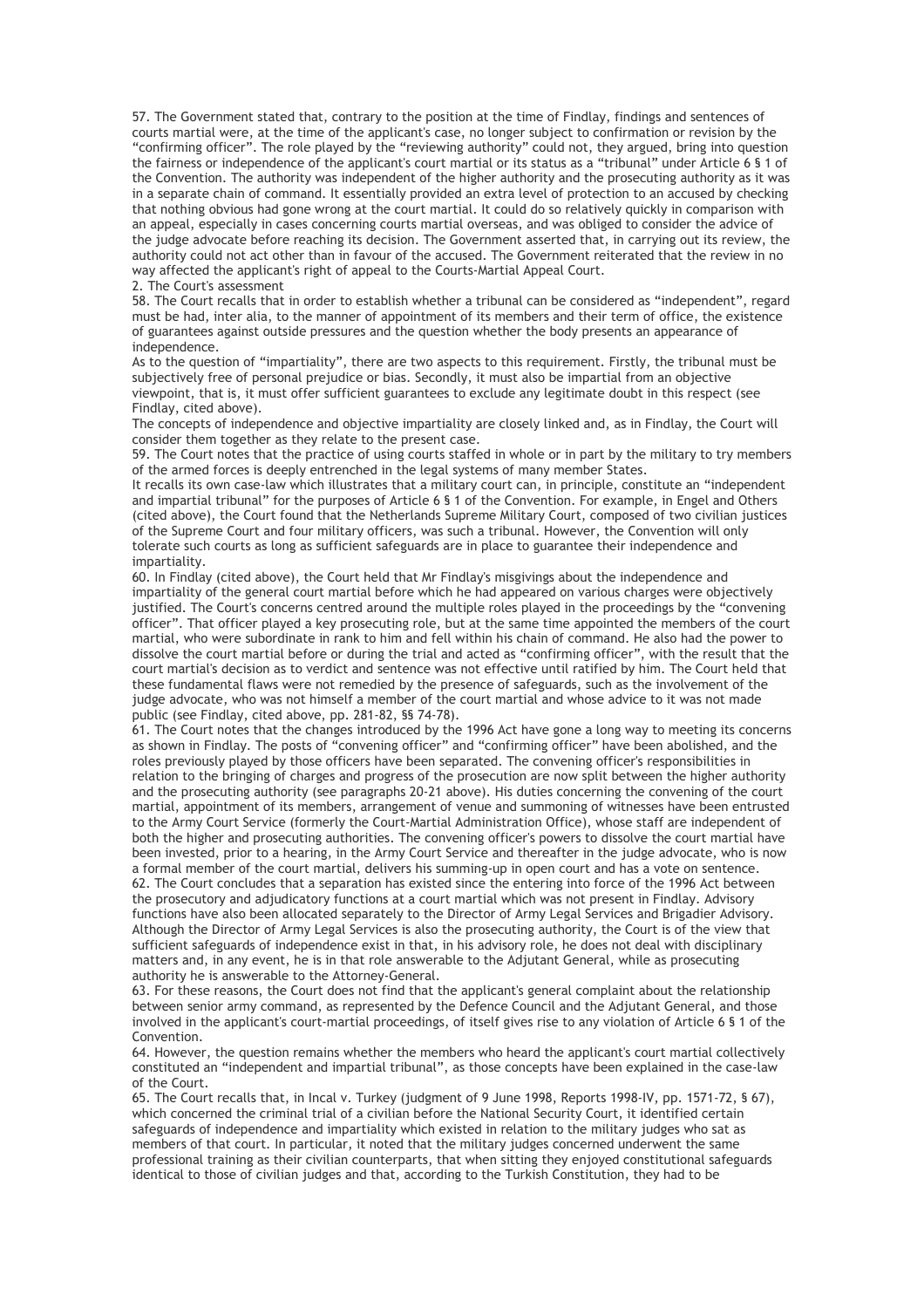independent and free from the instructions and influence of public authorities. However, it went on (p. 1572, § 68) to identify other aspects of the military judges' status which made their independence questionable. In particular, they were servicemen who still belonged to the army, they remained subject to army discipline and assessment reports, decisions pertaining to their appointment were to a great extent taken by the administrative authorities and the army, and their term of office was only four years and could be renewed. 66. Looking first at the method of appointment in the present case, the applicant raised concerns about the means of selection of the officers who sat on his court martial, and about the independence of the Court-Martial Administration Office, which was responsible for that selection. The fact that the head of the Court-Martial Administration Office was appointed by the Defence Council does not of itself give reason to doubt the independence of the court martial because he was, in any event, adequately separated from those fulfilling prosecutory and adjudicatory roles at the court martial. It notes that he appears to have had no fixed term of appointment and that there were no clear guarantees against interference by senior army command in his selection of courts martial. However, there is no evidence of any such interference in the applicant's case. Therefore, the Court concludes that the manner in which the applicant's court martial was appointed does not itself give rise to any lack of independence in that tribunal for the purposes of Article 6 § 1 of the Convention. 67. Turning to the terms of office and the existence of safeguards against outside pressures, the Court considers that it is necessary to examine in turn the positions of the permanent president and the two serving officers on the applicant's court martial. The applicant raises no objection as to the independence of the remaining member of the court martial, namely the judge advocate.

68. The Court notes that the permanent president in the applicant's case was appointed to his post in January 1997 and was due to remain in post for four years, eight months, until his retirement in September 2001. He also worked outside the chain of command. The Court considers that, in these respects, his position was similar to that of the military members of the Netherlands Supreme Military Court in Engel (cited above). In that case, in declaring the military court "independent and impartial", the Court drew attention to the fact that the appointment of the military members was usually the last of their careers and that they were not, in their functions as judges, under the command of any higher authority or under a duty to account for their acts to the service establishment (pp.12-13, § 30, and p. 37, § 89).

The Court recalls that, although irremovability of judges during their terms of office must in general be considered as a corollary of their independence, the absence of a formal recognition of such irremovability in the law does not in itself imply a lack of independence, provided that it is recognised in fact and that other necessary guarantees are present (see Campbell and Fell v. the United Kingdom, judgment of 28 June 1984, Series A no. 80, p. 40, § 80). It notes also that, as highlighted by the Courts-Martial Appeal Court in R. v. Spear and another and R. v. Boyd (cited above – see paragraph 31), although there is no "written guarantee" against premature removal of permanent presidents, there is no record of a permanent president ever having been removed from office.

69. The applicant argues that the independence of the permanent president at the applicant's court martial could have been reinforced by formal security of tenure and by embodiment of his appointment in a legal instrument of some kind. However, the Court finds that the presence of the permanent president did not call into question the independence of the court martial. Rather, his term of office and de facto security of tenure, the fact that he had no apparent concerns as to future army promotion and advancement and was no longer subject to army reports, and his relative separation from the army command structure, meant that he was a significant guarantee of independence on an otherwise ad hoc tribunal.

70. In contrast to the permanent president, the two serving officers who sat on the applicant's court martial were not appointed for any fixed period of time. Rather, they were appointed on a purely ad hoc basis, in the knowledge that they would return to their ordinary military duties at the end of the proceedings. Although the Court does not consider that the ad hoc nature of their appointment was sufficient in itself to render the make-up of the court martial incompatible with the independence requirements of Article 6 § 1, it made the need for the presence of safeguards against outside pressures all the more important in this case.

71. The Court recognises that certain safeguards were in place in the present case. For example, the presence of the legally qualified, civilian judge advocate in his enhanced role under the 1996 Act was an important guarantee, just as the presence of two civilian judges in the Netherlands Supreme Military Court was found to be in Engel (cited above). This was particularly so since the applicant's guilt, upon which the judge advocate would have had no vote, was not at issue before the court martial. As indicated at paragraph 69 above, the presence of the permanent president provided another guarantee. The Court notes also the protection offered by the statutory and other rules about eligibility for selection to a court martial and the oath taken by its members (see paragraphs 24 and 27 above).

72. However, the Court considers that the presence of these safeguards was insufficient to exclude the risk of outside pressure being brought to bear on the two relatively junior serving officers who sat on the applicant's court martial. In particular, it notes that those officers had no legal training, that they remained subject to army discipline and reports, and that there was no statutory or other bar to their being made subject to external army influence when sitting on the case. This is a matter of particular concern in a case such as the present one where the offence charged directly involves a breach of military discipline. In this respect, the position of the military members of the court martial cannot generally be compared with that of a member of a civilian jury, who is not open to the risk of such pressures.

73. In relation to the applicant's complaints about the role played by the "reviewing authority", the Court recalls that the power to give a binding decision which may not be altered by a non-judicial authority is inherent in the very notion of "tribunal". The principle can also be seen as a component of the

"independence" required by Article 6 § 1 (see Findlay, cited above, p. 282, § 77, and Brumarescu v. Romania [GC], no. 28342/95, § 61, ECHR 1999-VII). In Findlay, the role played by the "confirming officer" under the pre-1996 Act court-martial system was found to be contrary to this well-established principle.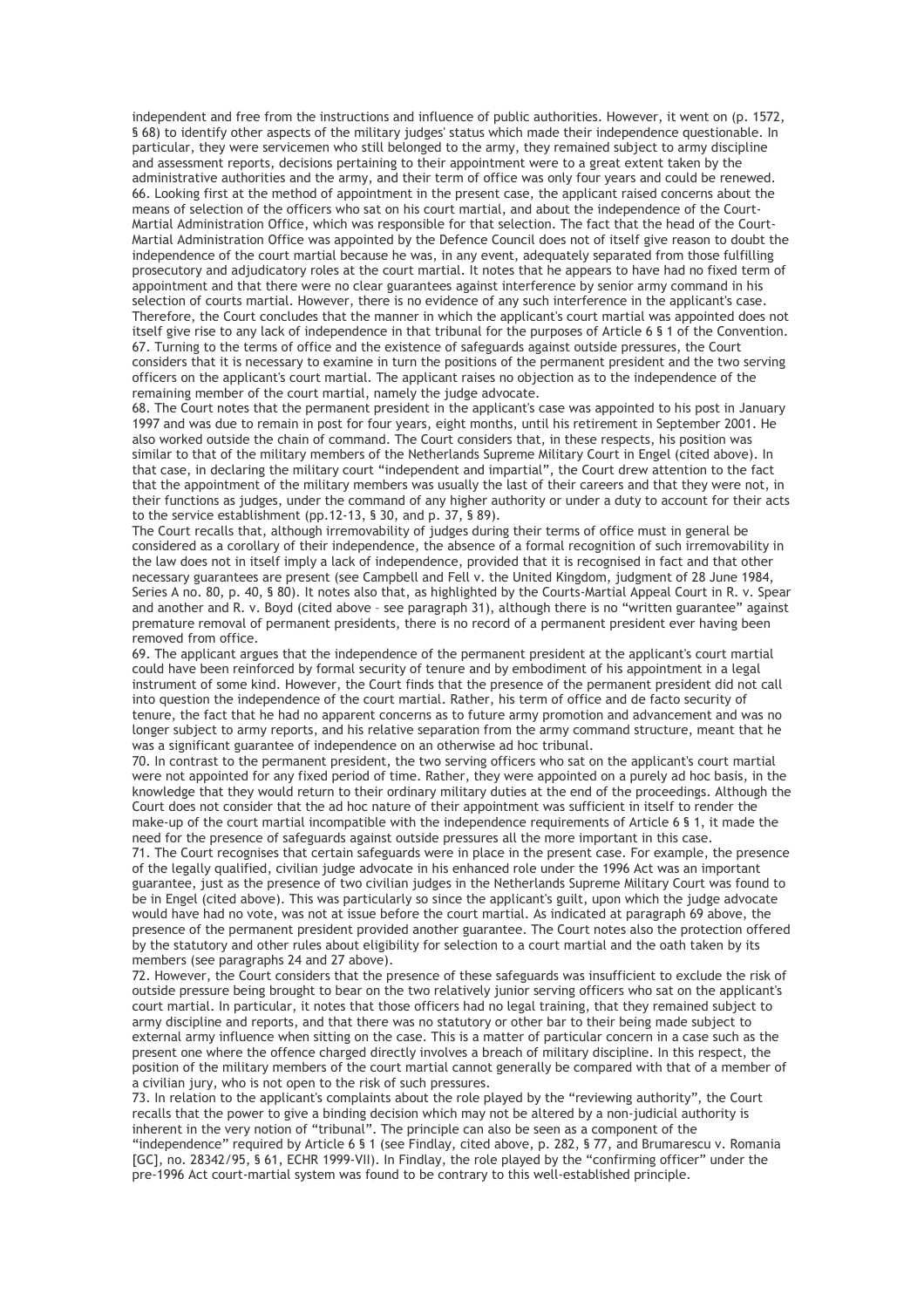74. In the present case, the applicant's sentence and conviction were subject, under changes introduced by the 1996 Act, to automatic review by the "reviewing authority". The Court notes that the authority was empowered to quash the applicant's conviction and the sentence imposed by the court martial. More importantly, it had powers to reach any finding of guilt which could have been reached by the court martial and to substitute any sentence which would have been open to the court martial, not being in the authority's opinion more serious than that originally passed. Any substituted verdict or sentence was treated as if it had been reached or imposed by the court martial itself.

75. The Court considers that the very fact that the review was conducted by such a non-judicial authority as the "reviewing authority" is contrary to the principle cited at paragraph 73 above. The Court is particularly concerned by the fact that the decision whether any substituted sentence was more or less severe than that imposed by the court martial would have been left to the discretion of that authority. The Court's concerns are not answered by the Government's argument that the existence of the review serves the interests of convicted soldiers such as the applicant, nor by the essentially fair procedure followed by the authority when conducting its review.

76. The Court is of the view that the fundamental flaws which it has identified were not corrected by the applicant's subsequent appeal to the Courts-Martial Appeal Court, since that appeal did not involve any rehearing of the applicant's case but rather determined, in the form of a decision which ran effectively to two sentences, that leave to appeal against conviction and sentence should be refused.

77. For all these reasons, the Court considers that the applicant's misgivings about the independence of the court martial and its status as a "tribunal" were objectively justified.

78. In view of the above, it is not necessary to consider the applicant's other complaint under Article 6 § 1 that the court martial was not "established by law". Further, in view of the Court's conclusions about the applicant's complaint under Article 6 § 3 (c) (see paragraph 93 below), it is not necessary for the Court to examine the applicant's complaint about the lack of independence of the Legal Aid Authority. 79. In conclusion, in respect of certain of the applicant's complaints about the general structure of the courtmartial system, there has been a violation of Article 6 § 1 of the Convention.

C. Specific complaints

1. Arguments of the parties

(a) The applicant

80. The applicant argued that he was entitled to legal representation at the court-martial proceedings but that this was denied him due to the unfairness of the army's legal-aid system. He pointed to alleged differences between that system and the civilian legal-aid system in the United Kingdom which he said disadvantaged his application for legal aid. In particular, he highlighted the fact that the army system required him to make a down-payment amounting to ten times his weekly disposable income, whereas the civil system would probably have required only weekly or monthly payments out of that income. He denied that he was offered the option of making the down-payment by way of ten weekly instalments and drew attention to the terms of the Legal Aid Authority's letter of 21 April 1997, which stated that legally aided solicitors would not be instructed until the payment had been made. He indicated that he was unable to afford the lump sum required and was thus effectively denied legal representation.

81. The applicant further argued that the defending officer who had the task of representing him was patently unable to act in his best interests since he was appointed by the applicant's commanding officer from within his own unit, and was thus subordinate to the very officer who had remanded the applicant for trial by court martial. He stated that he was not consulted about the choice of defending officer and that, as he had been out of the army for a considerable time by the time of his court martial, he would not have known any officer sufficiently well to make an informed choice. He commented that the defending officer failed to advise him properly on the possibility of lodging a "not guilty" plea based upon the defence of duress and to inform the court martial adequately of the reasons for the applicant going absent without leave. Although he recognised that he had signed a statement indicating that he did not want the military police to take any further action in connection with his allegations of bullying, he stressed that the statement concerned had continued to assert the truth of those allegations. He referred to the defending officer's disclosure to the Defence Council, following the court martial, of instructions given by the applicant in confidence, and of advice given to him, notwithstanding the applicant's solicitor's specific requests that he should not do so. (b) The Government

82. The Government submitted that the down-payment of GBP 240 in respect of legal representation was requested by the Legal Aid Authority only following careful assessment of the applicant's means. They stated that the applicant was manifestly able to afford to pay that sum having regard to his net weekly income, as detailed in his initial application for legal aid. They alleged that payment by ten weekly instalments was an option and highlighted that the applicant chose to decline the offer before a reply had been received to the letter from his solicitor of 30 April 1997 seeking reconsideration by the Legal Aid Authority of the terms of the offer. They indicated that, had the applicant accepted the offer of legal aid, it would have been granted at once and would not thus have been conditional upon prior down-payment being made in full.

83. The Government further denied that the defending officer's appointment or conduct at the applicant's court martial had given rise to a violation of Article 6 § 1 of the Convention. They submitted that there was no basis for the defending officer to advise the applicant to plead not guilty to the charge since the defence of duress was bound to fail in the circumstances. The applicant's allegations of bullying and assault were insufficient in law to found such a defence and were, as confirmed by the investigating authorities at the time, not supported by the evidence. In any event, the applicant had withdrawn those allegations and had agreed that he did not want to answer questions about them at the hearing. They affirmed that the allegations were in any case brought to the court martial's attention, and full reasons for the applicant's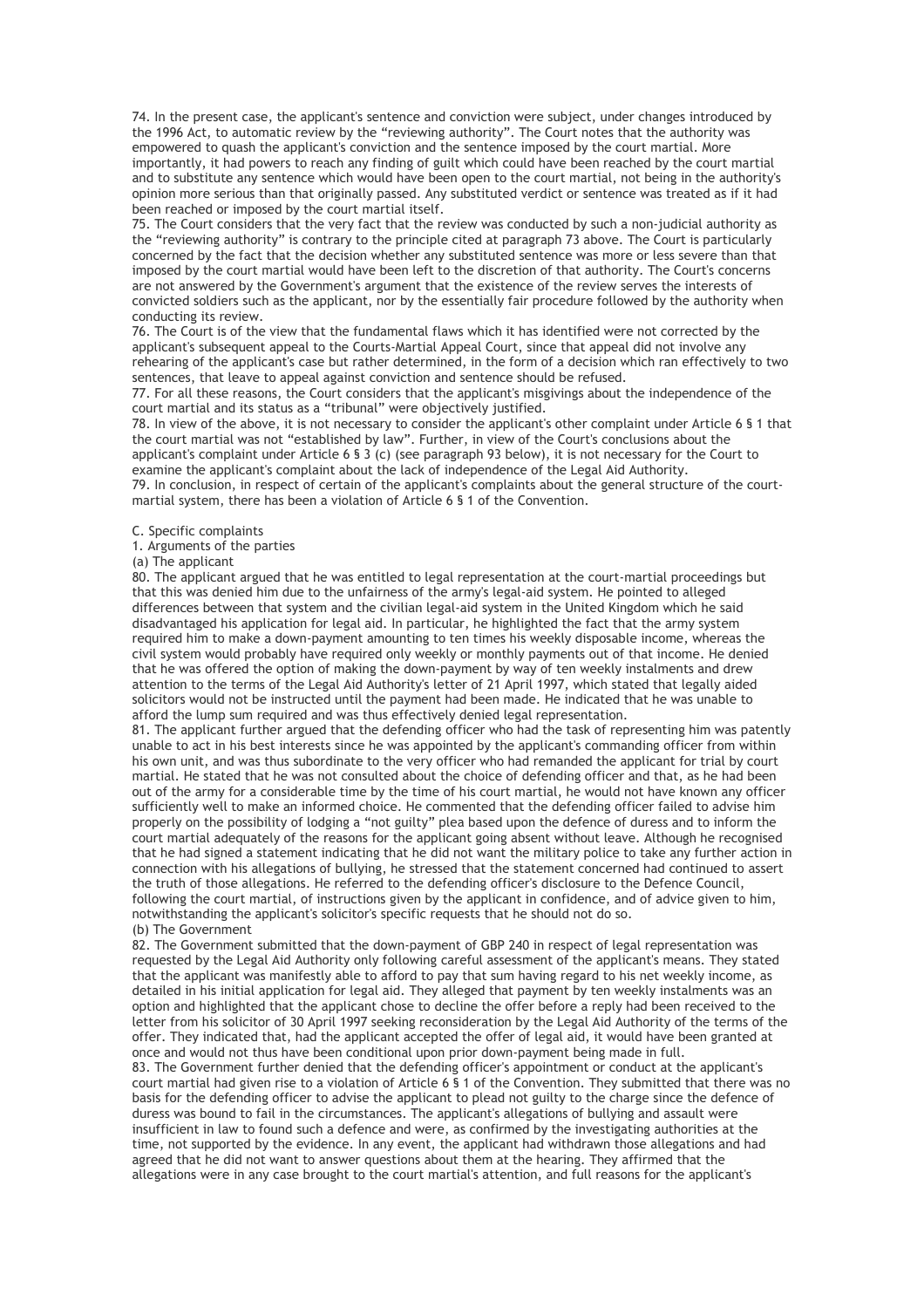absence were thus given, because the defending officer had handed to the court the applicant's letter to his commanding officer of 17 March 1993 in the course of making arguments in mitigation.

84. The Government accepted that the defending officer had erroneously advised the applicant following his conviction about the possible consequences of bringing an appeal. However, they argued that the applicant had not been prejudiced by that advice since he had engaged a solicitor shortly afterwards and, no doubt following that solicitor's advice, had lodged a petition with the Defence Council as "reviewing authority" and subsequently appealed to the Courts-Martial Appeal Court.

85. The Government maintained that the defending officer was entitled to disclose the previously privileged information to the Defence Council following the court martial, in view of the serious allegations which the applicant made about that officer in his petition to the Council.

86. The Government drew attention also to the fact that the applicant had been entitled to legal aid for legal representation before the court martial, was offered such aid subject to a "modest" down-payment in line with that which would have been required in the civilian courts, and chose to decline the offer. It followed, according to the Government, that the defending officer was not, and was never intended to be, a substitute for a legal representative. They contrasted the position with criminal proceedings in the civilian context where, if an accused refused an offer of legal aid, he would generally have to represent himself at trial. The Government highlighted that the applicant had the right to select his own defending officer from outside his own unit, and that he was provided with a document informing him of this right in October 1996, but had chosen not to do so.

87. The Government denied that the applicant's defending officer had any links, apparent or otherwise, with the prosecuting authority or with the members of the court martial, who were all from different regiments and a different chain of command. They submitted that the mere fact that the defending officer was under the command of the applicant's CO and, like every other army officer, was under the ultimate command of the commander the UK land forces, could not affect the fairness of the applicant's court martial since the decision to prosecute and the conduct of the prosecution were the responsibility of the prosecuting authority. 2. The Court's assessment

88. The Court recalls that, in Croissant v. Germany (judgment of 25 September 1992, Series A no. 237-B, pp. 34-35, §§ 33-38), it held that there was no violation of Article 6 § 3 (c) where an individual was required to pay a contribution to the cost of providing legal assistance and had sufficient means to pay.

89. The Court notes that the applicant was offered legal aid subject to a contribution of GBP 240. It does not regard the terms of the offer as arbitrary or unreasonable, bearing in mind the applicant's net salary levels at the time, regardless of whether or not the applicant was given the option of paying by way of instalments. 90. The Court notes further that, had the applicant accepted the Legal Aid Authority's offer of legal aid as communicated in its letter of 21 April 1997, he would have been represented at his court martial by an independent legal representative. Instead, the applicant refused that offer before the Legal Aid Authority had even responded to his solicitor's request for reconsideration of the terms of the offer. Indeed, the applicant certified on 2 May 1997 that he wanted to be represented by no other than his defending officer, and that he had made this choice of his own free will (see paragraph 13 above).

91. As a result, the Court finds no merit in the applicant's complaints about the independence of his defending officer and that officer's handling of his defence. In any event, it finds on the evidence that the defending officer did not fail adequately to advise or represent the applicant, save as regards the risks consequent to his appealing against the court martial's verdict. Even in that regard, the applicant went on to pursue an appeal with the assistance of legal representation, so that this error proved to be without consequence for the applicant.

92. The Court does not consider that the defending officer's disclosure of privileged information to the Defence Council in its capacity as "reviewing authority" gave rise in the circumstances to any unfairness in the court-martial proceedings.

93. Accordingly, as regards the applicant's specific complaints, there has been no breach of Article 6 §§1 or 3 (c) of the Convention.

### II. APPLICATION OF ARTICLE 41 OF THE CONVENTION

94. Article 41 provides:

"If the Court finds that there has been a violation of the Convention or the Protocols thereto, and if the internal law of the High Contracting Party concerned allows only partial reparation to be made, the Court shall, if necessary, afford just satisfaction to the injured party.<sup> $\dot{y}$ </sup>

# A. Non-pecuniary damage

95. The applicant claimed 5,000 pounds sterling (GBP) for non-pecuniary damage on the basis that, had he been represented in accordance with the Convention, he would have received a sentence substantially less than the one he did receive and possibly would not have received a custodial sentence at all. 96. The Government submitted that it was inappropriate to speculate as to what the outcome of the applicant's court martial would have been had circumstances been different. They argued that the applicant's assertions about what would have happened had he been differently represented at the court martial were wholly improbable given the fact that the applicant had gone absent without leave for over three and a half years, had been arrested rather than surrendering himself, and that the offence of absence without leave is a serious one in the army context.

97. The Court notes that the applicant associates his claim for non-pecuniary damage with his complaints about the representation with which he was provided at his court martial. The Court has concluded above that none of those complaints give rise to a violation of the Convention.

98. In any event, the Court considers that it cannot speculate as to what the outcome of the court-martial